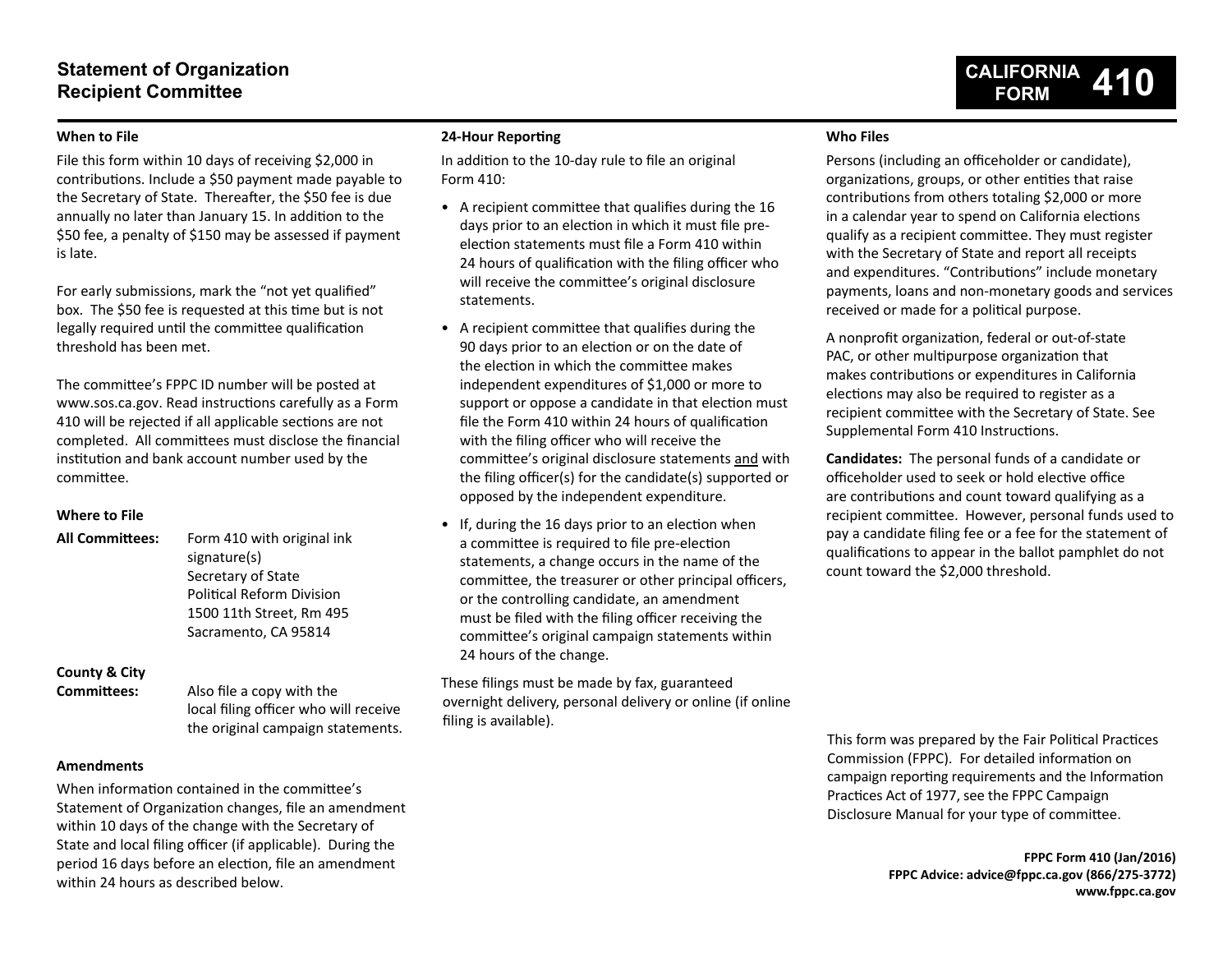| <b>Statement of Organization</b><br><b>Recipient Committee</b> |                                                                                                                                                                                                                                                                                                                                  |                                                |                     |                                                                                                                                                                                                               | Date Stamp                                | <b>CALIFORNIA</b><br><b>FORM</b> |                          |
|----------------------------------------------------------------|----------------------------------------------------------------------------------------------------------------------------------------------------------------------------------------------------------------------------------------------------------------------------------------------------------------------------------|------------------------------------------------|---------------------|---------------------------------------------------------------------------------------------------------------------------------------------------------------------------------------------------------------|-------------------------------------------|----------------------------------|--------------------------|
| <b>Statement Type</b>                                          | $\Box$ Initial<br>Not yet qualified $\Box$ or                                                                                                                                                                                                                                                                                    | Amendment<br>List I.D. number:                 | List I.D. number:   | Termination - See Part 5                                                                                                                                                                                      |                                           |                                  | For Official Use Only    |
|                                                                | Date qualified as committee                                                                                                                                                                                                                                                                                                      | Date qualified as committee<br>(If applicable) | Date of Termination |                                                                                                                                                                                                               |                                           |                                  |                          |
| <b>Committee Information</b>                                   |                                                                                                                                                                                                                                                                                                                                  |                                                |                     |                                                                                                                                                                                                               | 2. Treasurer and Other Principal Officers |                                  |                          |
| NAME OF COMMITTEE                                              |                                                                                                                                                                                                                                                                                                                                  |                                                |                     | NAME OF TREASURER                                                                                                                                                                                             |                                           |                                  |                          |
|                                                                |                                                                                                                                                                                                                                                                                                                                  |                                                |                     | STREET ADDRESS (NO P.O. BOX)                                                                                                                                                                                  |                                           |                                  |                          |
| STREET ADDRESS (NO P.O. BOX)                                   |                                                                                                                                                                                                                                                                                                                                  |                                                |                     | <b>CITY</b>                                                                                                                                                                                                   | <b>STATE</b>                              | ZIP CODE                         | AREA CODE/PHONE          |
| <b>CITY</b>                                                    | <b>STATE</b>                                                                                                                                                                                                                                                                                                                     | AREA CODE/PHONE<br>ZIP CODE                    |                     | NAME OF ASSISTANT TREASURER, IF ANY                                                                                                                                                                           |                                           |                                  |                          |
| MAILING ADDRESS (IF DIFFERENT)                                 |                                                                                                                                                                                                                                                                                                                                  |                                                |                     | STREET ADDRESS (NO P.O. BOX)                                                                                                                                                                                  |                                           |                                  |                          |
| FAX / E-MAIL ADDRESS                                           |                                                                                                                                                                                                                                                                                                                                  |                                                |                     | <b>CITY</b>                                                                                                                                                                                                   | <b>STATE</b>                              | ZIP CODE                         | AREA CODE/PHONE          |
| COUNTY OF DOMICILE                                             |                                                                                                                                                                                                                                                                                                                                  | JURISDICTION WHERE COMMITTEE IS ACTIVE         |                     | NAME OF PRINCIPAL OFFICER(S)                                                                                                                                                                                  |                                           |                                  |                          |
|                                                                |                                                                                                                                                                                                                                                                                                                                  |                                                |                     | STREET ADDRESS (NO P.O. BOX)                                                                                                                                                                                  |                                           |                                  |                          |
|                                                                | Attach additional information on appropriately labeled continuation sheets.                                                                                                                                                                                                                                                      |                                                |                     | <b>CITY</b>                                                                                                                                                                                                   | <b>STATE</b>                              | ZIP CODE                         | AREA CODE/PHONE          |
| 3. Verification<br>Executed on<br>Executed on<br>Executed on   | I have used all reasonable diligence in preparing this statement and to the best of my knowledge the information contained herein is true and complete. I certify under<br>penalty of perjury under the laws of the State of California that the foregoing is true and correct.<br>Bv<br>DATE<br>By<br>DATE<br>Bv<br><b>DATE</b> |                                                |                     | SIGNATURE OF TREASURER OR ASSISTANT TREASURER<br>SIGNATURE OF CONTROLLING OFFICEHOLDER, CANDIDATE, OR STATE MEASURE PROPONENT<br>SIGNATURE OF CONTROLLING OFFICEHOLDER, CANDIDATE, OR STATE MEASURE PROPONENT |                                           |                                  |                          |
| Executed on                                                    | By<br>DATE                                                                                                                                                                                                                                                                                                                       |                                                |                     | SIGNATURE OF CONTROLLING OFFICEHOLDER, CANDIDATE, OR STATE MEASURE PROPONENT                                                                                                                                  |                                           |                                  | FPPC Form 410 (Jan/2016) |

**FPPC Advice: advice@fppc.ca.gov (866/275-3772) www.fppc.ca.gov**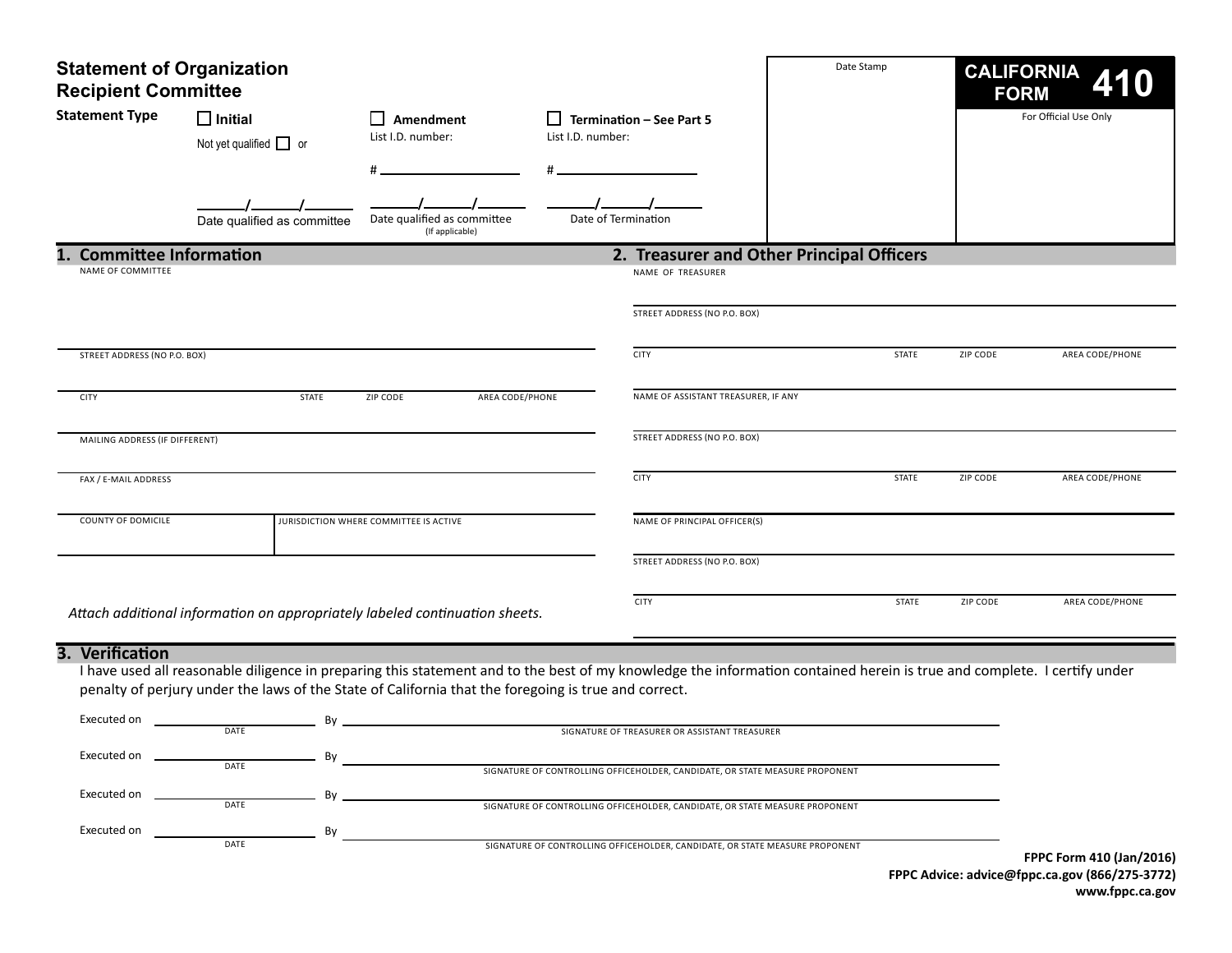### **Statement Type:**

### **Initial**

The "date qualified" as a committee is the date that the committee received contributions totaling \$2,000 or more during a calendar year.

### **Amendment**

If any of the information reported on an initial statement of organization changes:

- Mark the amendment box:
- Include the committee's ID number and name:
- Provide the changed information; and
- Complete the verification.

**Candidates:** Under certain circumstances, a candidate for local office may amend the Form 410 to indicate that he or she is seeking another term of the same office (re-election). A candidate for state office must open a separate committee for each term of office and may not amend the Form 410 to redesignate an election committee.

### **Termination**

List the committee's identification number and indicate the date of termination.

### **1. Committee Information:**

Provide the full name of the committee. A committee may use only one name.

The committee's street address, e-mail address, and telephone number must be reported. A post office box is not acceptable. The committee's mailing address must also be reported if it is different from the committee's street address. A post office box is acceptable for the mailing address. A committee's "domicile" is its address as listed on the Form 410. Los Angeles is the county of domicile for committees located outside California.

**Identify the jurisdiction where the committee is active. For example a city committee lists the name of the city.**

### **Committee Name Requirements**

The following committee name rules apply to the Form 410, the committee's campaign statements and to any other references to the committee required by law. See the instructions for Part 4 for committee definitions.

**Candidate Controlled Committees (including ballot measure committees):** Any committee that is controlled by a state or local candidate or officeholder must include the last name of the candidate in the name of the committee. In addition, the following rules apply:

- An **election committee** controlled by one or more state or local candidates must also include the office the candidate(s) is seeking and the year of the election (e.g., Friends of Smith for Assembly 20XX, Jones for Council 20XX).
- An **officeholder committee** set up by a state officeholder must also include the office held, the year the officeholder was elected to the current term of office, and the words "Officeholder Account," as part of the committee name (e.g., Anderson Assembly 20XX Officeholder Account).
- A **legal defense fund** set up by a state or local candidate or officeholder must also include the words "Legal Defense Fund" as part of the committee name (e.g., Senator Smith Legal Defense Fund).
- A **ballot measure committee** controlled by one or more state candidates must also state that it is a ballot measure committee (e.g., Senator Lee's Ballot Measure Committee). See additional requirements for primarily formed committees.

**Sponsored Committees:** A sponsored committee (including most political action committees) must include the full name of its sponsor in the name of the committee. If the committee has more than one sponsor and the sponsors are members of an industry or other identifiable group, include a term identifying that industry or group.

### **Primarily Formed Committees**

**Ballot Measures:** The name of each committee primarily formed to support or oppose a ballot measure must include:

- A statement identifying the ballot measure(s) number or letter and whether it supports or opposes the measure(s) (e.g., Committee For Proposition/ Measure or Committee Against Proposition/ Measure ).
- The economic or other special interests of its major donors of \$50,000 or more, in descending order based on the amount contributed to the committee. The list of these economic or special interests may not be interspersed with constituencies such as "concerned citizens, or consumers."
- The name of any state or local candidate that contributes \$50,000 or more.

Prior to the designation of the ballot measure number, a primarily formed ballot measure committee controlled by a state candidate must also state that it is a ballot measure committee (e.g., Senator Gomez's Ballot Measure Committee).

**Recalls:** Each committee established for a recall election must include the name of the officeholder subject to the recall. If the committee is not controlled by the officeholder, the committee must state its support or opposition (e.g., Committee Opposing the Recall of Council Member Doe).

**Supporting or Opposing a Candidate:** The name of each committee primarily formed to support or oppose a state or local candidate(s) being voted on in a single election, other than a recall election, must include the name of each candidate, the office sought, the year of the election and must state whether the committee supports or opposes the candidate(s) (e.g., Committee to Support Doe for Senate 20XX).

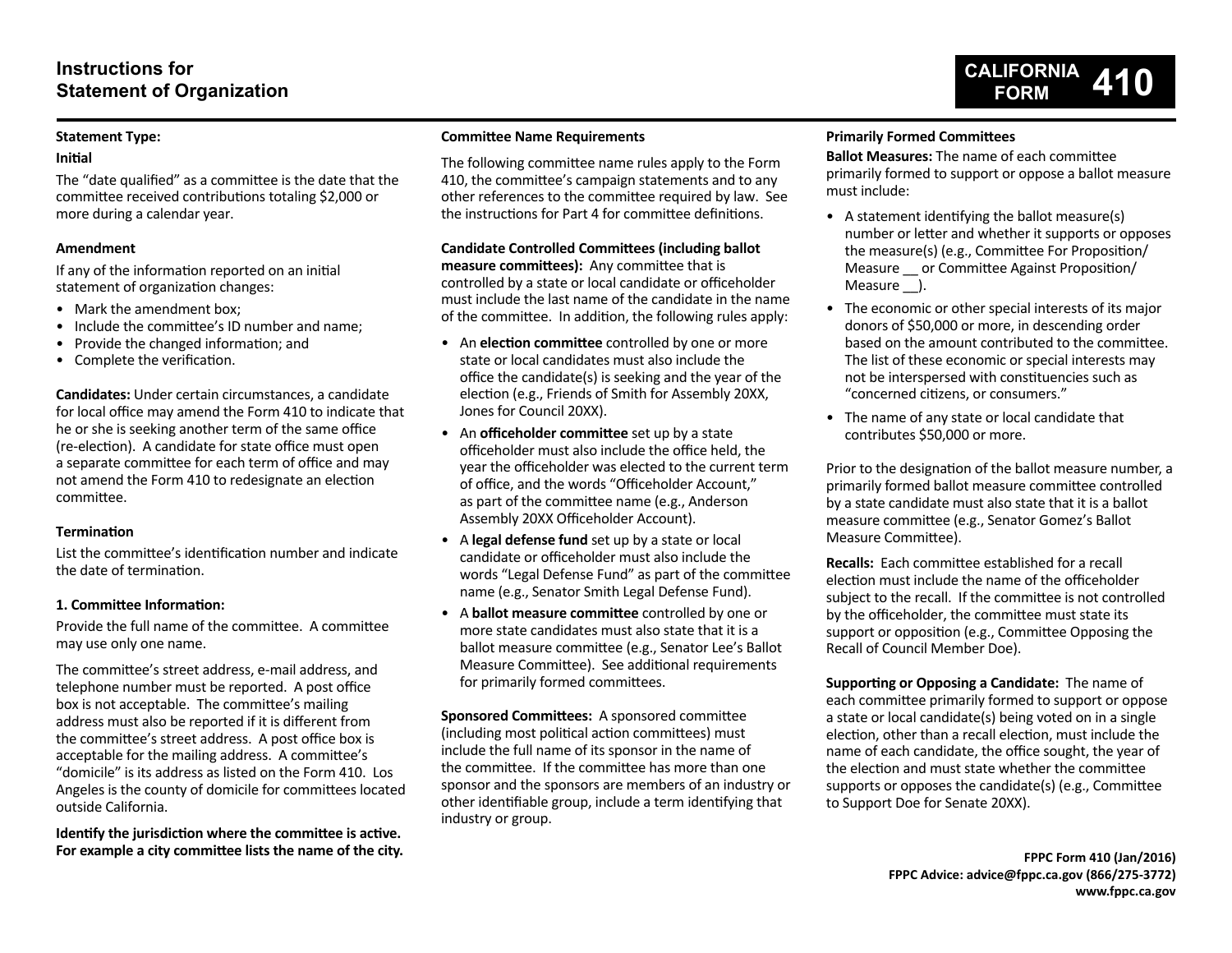

**Page 2**

COMMITTEE NAME I.D. NUMBER

• **All committees must list the financial institution where the campaign bank account is located.**

| NAME OF FINANCIAL INSTITUTION | AREA CODE/PHONE | <b>BANK ACCOUNT NUMBER</b> |
|-------------------------------|-----------------|----------------------------|
|                               |                 |                            |
| ADDRESS                       | <b>CITY</b>     | <b>STATE</b><br>ZIP CODE   |

### **4. Type of Committee** Complete the applicable sections.

#### *Controlled Committee*

INSTRUCTIONS ON REVERSE

- List the name of each controlling officeholder, candidate, or state measure proponent. If candidate or officeholder controlled, also list the elective office sought or held, and district number, if any, and the year of the election.
- List the political party with which each officeholder or candidate is affiliated or check "nonpartisan."
- If this committee acts jointly with another controlled committee, list the name and identification number of the other controlled committee.

| NAME OF CANDIDATE/OFFICEHOLDER/STATE MEASURE PROPONENT | ELECTIVE OFFICE SOUGHT OR HELD<br>(INCLUDE DISTRICT NUMBER IF APPLICABLE) | YEAR OF ELECTION | PARTY              |
|--------------------------------------------------------|---------------------------------------------------------------------------|------------------|--------------------|
|                                                        |                                                                           |                  | $\Box$ Nonpartisan |
|                                                        |                                                                           |                  | $\Box$ Nonpartisan |

**Primarily Formed Committee** Primarily formed to support or oppose specific candidates or measures in a single election. List below:

| CANDIDATE(S) NAME OR MEASURE(S) FULL TITLE (INCLUDE BALLOT NO. OR LETTER) | CANDIDATE(S) OFFICE SOUGHT OR HELD OR MEASURE(S) JURISDICTION<br>(INCLUDE DISTRICT NO., CITY OR COUNTY, AS APPLICABLE) | <b>CHECK ONE</b> |               |
|---------------------------------------------------------------------------|------------------------------------------------------------------------------------------------------------------------|------------------|---------------|
|                                                                           |                                                                                                                        | SUPPORT          | <b>OPPOSE</b> |
|                                                                           |                                                                                                                        |                  |               |
|                                                                           |                                                                                                                        | SUPPORT          | <b>OPPOSE</b> |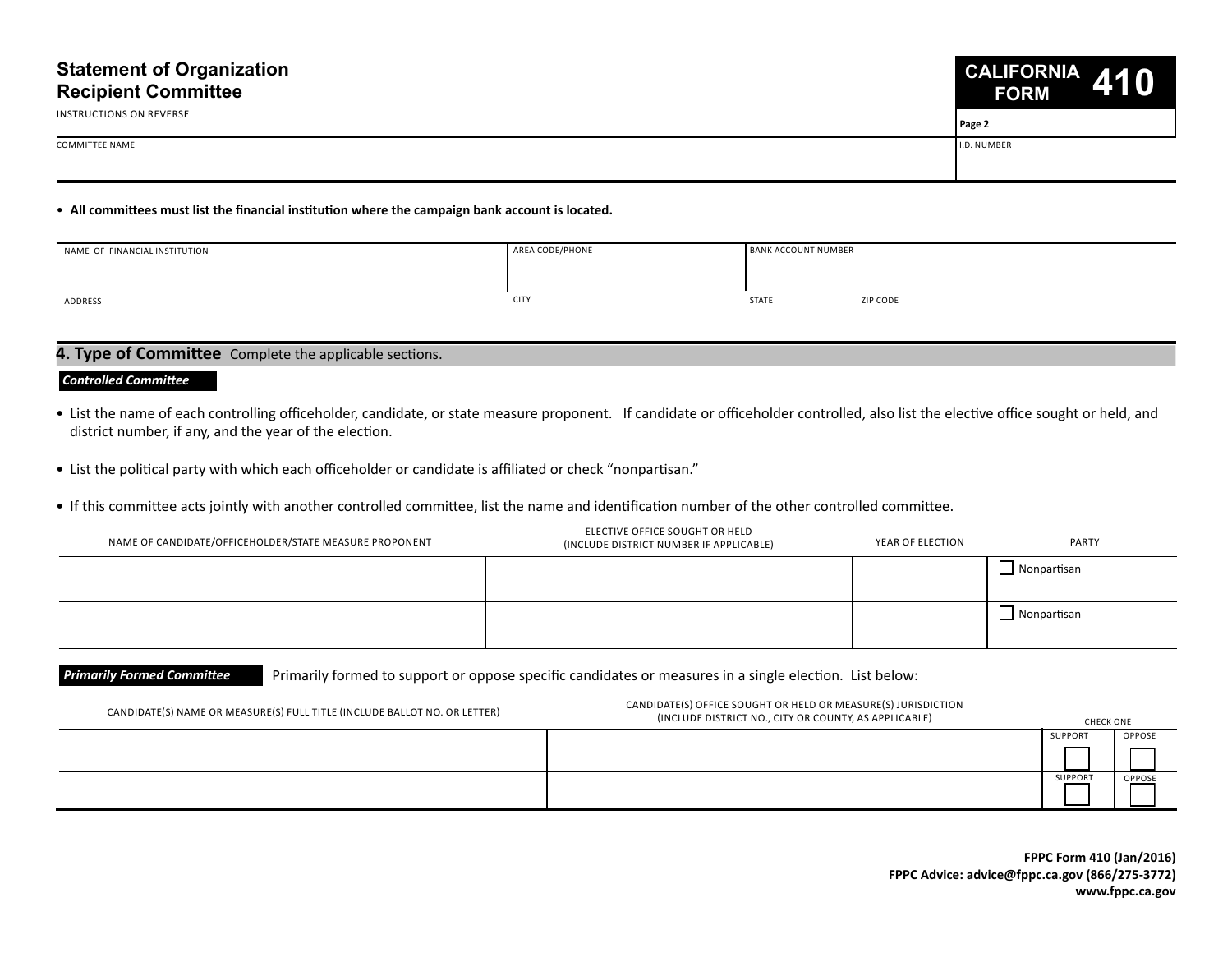# **Instructions for Statement of Organization**

### **2. Treasurer and Other Principal Officers:**

A committee may have only one treasurer and one assistant treasurer. A candidate may be his or her own treasurer or assistant treasurer. A committee may not accept a contribution or make an expenditure without a treasurer.

A committee that is not controlled by a candidate or officeholder must disclose the name, street address, and telephone number of the committee's principal officer(s). The principal officer(s) of a committee are the individual(s) primarily responsible for approving the political activity of the committee, including authorizing the content of committee communications, authorizing the committee's contributions and other expenditures, and determining the committee's campaign strategy. If more than three individuals qualify as principal officers of the committee, identify no fewer than three. If no individual other than the committee treasurer qualifies as a principal officer, identify that individual as both the treasurer and the principal officer. An attachment may be necessary.

### **3. Verification/Original Ink Signature(s):**

The Form 410 filed with the Secretary of State must contain original signature(s). The committee treasurer or assistant treasurer must sign the Form 410. Also, each controlling officeholder, candidate or state ballot measure proponent must sign the Form 410. If more than three control the committee, one of them may sign on behalf of all controlling individuals. If a candidate will serve as his or her own treasurer, he or she must sign as the candidate and again as the treasurer

### **Bank Account Information**

• List the name and address of the financial institution where the campaign bank account is located and the bank account number.

If a campaign bank account is not open at the time of filing an initial Form 410, amend the Form 410 within 10 days of opening the bank account.

### **4. Type of Committee:**

### **Controlled Committee**

A "controlled committee" is one which is controlled directly or indirectly by an officeholder, candidate, or state measure proponent, or which acts jointly with an officeholder, candidate, state measure proponent, or another controlled committee in connection with making expenditures.

A committee is controlled if the officeholder, candidate, or proponent, his/her agent, or any other committee he/she controls, has a significant influence on the actions or decisions of the committee.

"Proponents" of state measures are persons who request the Attorney General to prepare a title and summary of a state initiative, referendum, or measure.

**Candidate Election Committee:** Identify the candidate's name, office, election year and party, if applicable.

#### **Ballot Measure Committee Controlled by State**

**Candidate:** Identify each measure on which the committee has spent or anticipates spending \$50,000 or more in the current two-year period, beginning with January 1 of an odd-numbered year. If the ballot designation has not been assigned, describe the purpose of the anticipated measure(s). Amend the Form 410 when a ballot designation is assigned. Provide this information in the primarily formed or general purpose section or on an attachment.

**Legal Defense Committee:** On an attachment, describe the specific legal dispute(s) for which the legal defense fund was established. The Form 410 must be amended within 10 days when legal disputes are either resolved or new disputes are initiated.

### **Primarily Formed Committee**

A committee is "primarily formed" when it makes or initially plans to make more than 70% of its contributions and expenditures to support or oppose a specific candidate or measure, or a group of measures or specific local candidates all being voted upon in the same election on the same date. (FPPC Regulation 18247.5)

**New committees:** A new committee formed within six months of a statewide regular election or within 30 days of a state special election is presumed to be primarily formed if the committee makes at least \$25,000 in independent expenditures to support or oppose a state candidate or measure. Monthly review is required for other new committees that spend at least \$1,000 a month and were formed within six months of an election in connection with which the committee makes contributions or expenditures.

Quarterly review at the end of March, June, September and December is required for other committees.

A committee controlled by a candidate for his or her own candidacy is not a primarily formed committee.

**State ballot measures - qualification ID number:** Certain committees must list in Section 4, Primarily Formed Committee, the Attorney General's Office assigned identification number to a proposed state ballot measure:

- A committee submitting the title and summary;
- A committee primarily formed for the measure; or
- A committee that spends \$100,000 or more on petition circulation for the measure.

**Recall Committees:** A committee supporting or opposing a recall must list "Recall [Officeholder's Name]," the office held by the recall target officeholder, and mark the appropriate box to indicate whether the committee supports or opposes the recall of the officeholder.

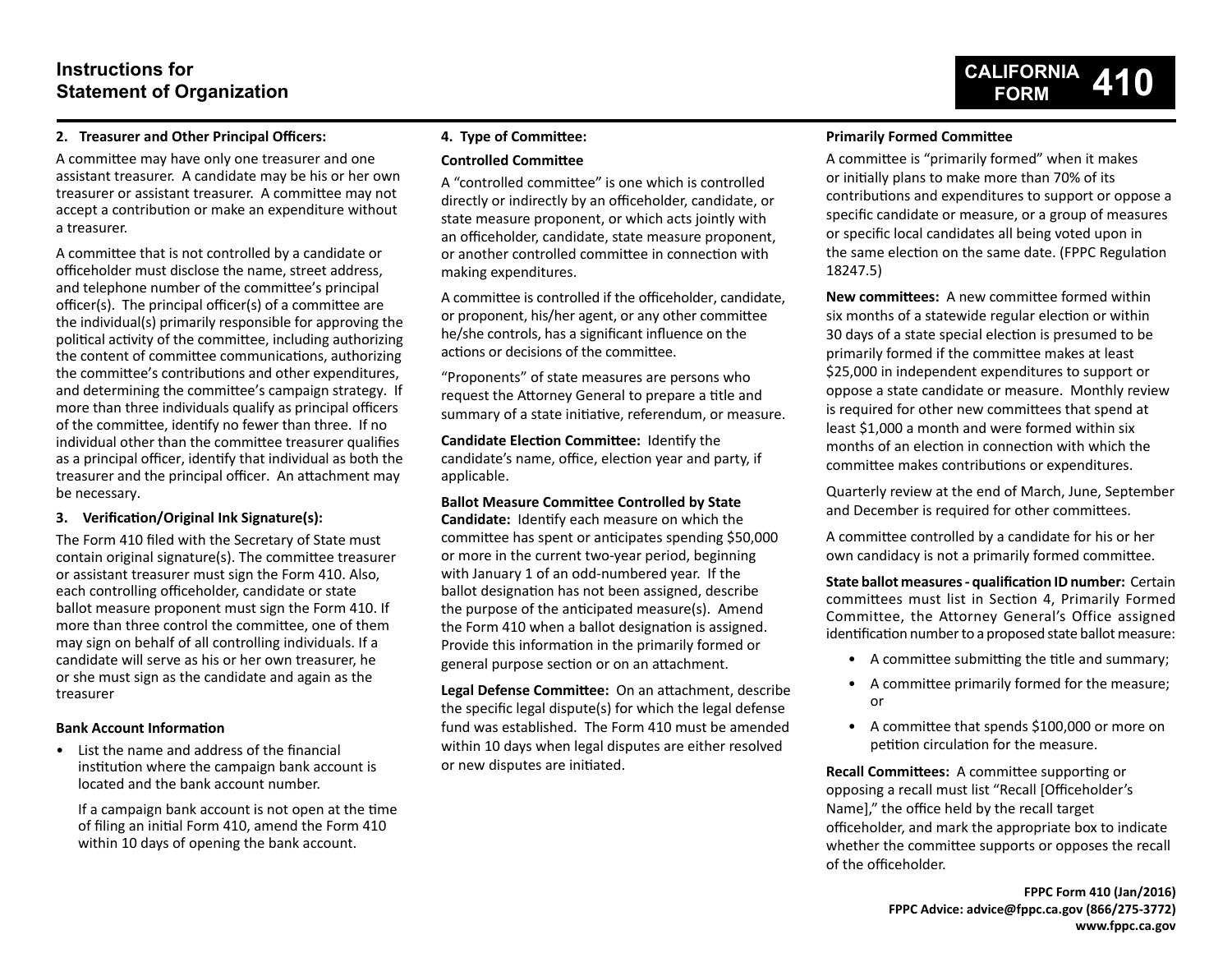| <b>Statement of Organization</b><br><b>Recipient Committee</b><br><b>INSTRUCTIONS ON REVERSE</b> |                                                                                                                                                                          |       | <b>CALIFORNIA</b><br>410<br><b>FORM</b> |
|--------------------------------------------------------------------------------------------------|--------------------------------------------------------------------------------------------------------------------------------------------------------------------------|-------|-----------------------------------------|
|                                                                                                  |                                                                                                                                                                          |       | Page 3                                  |
| <b>COMMITTEE NAME</b>                                                                            |                                                                                                                                                                          |       | I.D. NUMBER                             |
| 4. Type of Committee<br>(Continued)                                                              |                                                                                                                                                                          |       |                                         |
| <b>General Purpose Committee</b>                                                                 | Not formed to support or oppose specific candidates or measures in a single election. Check only one box:<br>□ CITY Committee □ COUNTY Committee □ STATE Committee       |       |                                         |
| PROVIDE BRIEF DESCRIPTION OF ACTIVITY                                                            |                                                                                                                                                                          |       |                                         |
| <b>Sponsored Committee</b><br>List additional sponsors on an attachment.                         |                                                                                                                                                                          |       |                                         |
| NAME OF SPONSOR                                                                                  | INDUSTRY GROUP OR AFFILIATION OF SPONSOR                                                                                                                                 |       |                                         |
| <b>STREET ADDRESS</b><br>NO. AND STREET                                                          | <b>CITY</b>                                                                                                                                                              | STATE | ZIP CODE                                |
| <b>Small Contributor Committee</b><br>Date qualified                                             |                                                                                                                                                                          |       |                                         |
| <b>5. Termination Requirements</b>                                                               | By signing the verification, the treasurer, assistant treasurer and/or candidate, officeholder, or proponent certify that all of the following conditions have been met: |       |                                         |
| • This committee has ceased to receive contributions and make expenditures;                      |                                                                                                                                                                          |       |                                         |

- This committee does not anticipate receiving contributions or making expenditures in the future;
- This committee has eliminated or has no intention or ability to discharge all debts, loans received, and other obligations;
- This committee has no surplus funds; and
- This committee has filed all campaign statements required by the Political Reform Act disclosing all reportable transactions.
	- -- There are restrictions on the disposition of surplus campaign funds held by elected officers who are leaving office and by defeated candidates. Refer to Government Code Section 89519.
	- -- Leftover funds of ballot measure committees may be used for political, legislative or governmental purposes under Government Code Sections 89511 89518, and are subject to Elections Code Section 18680 and FPPC Regulation 18521.5.